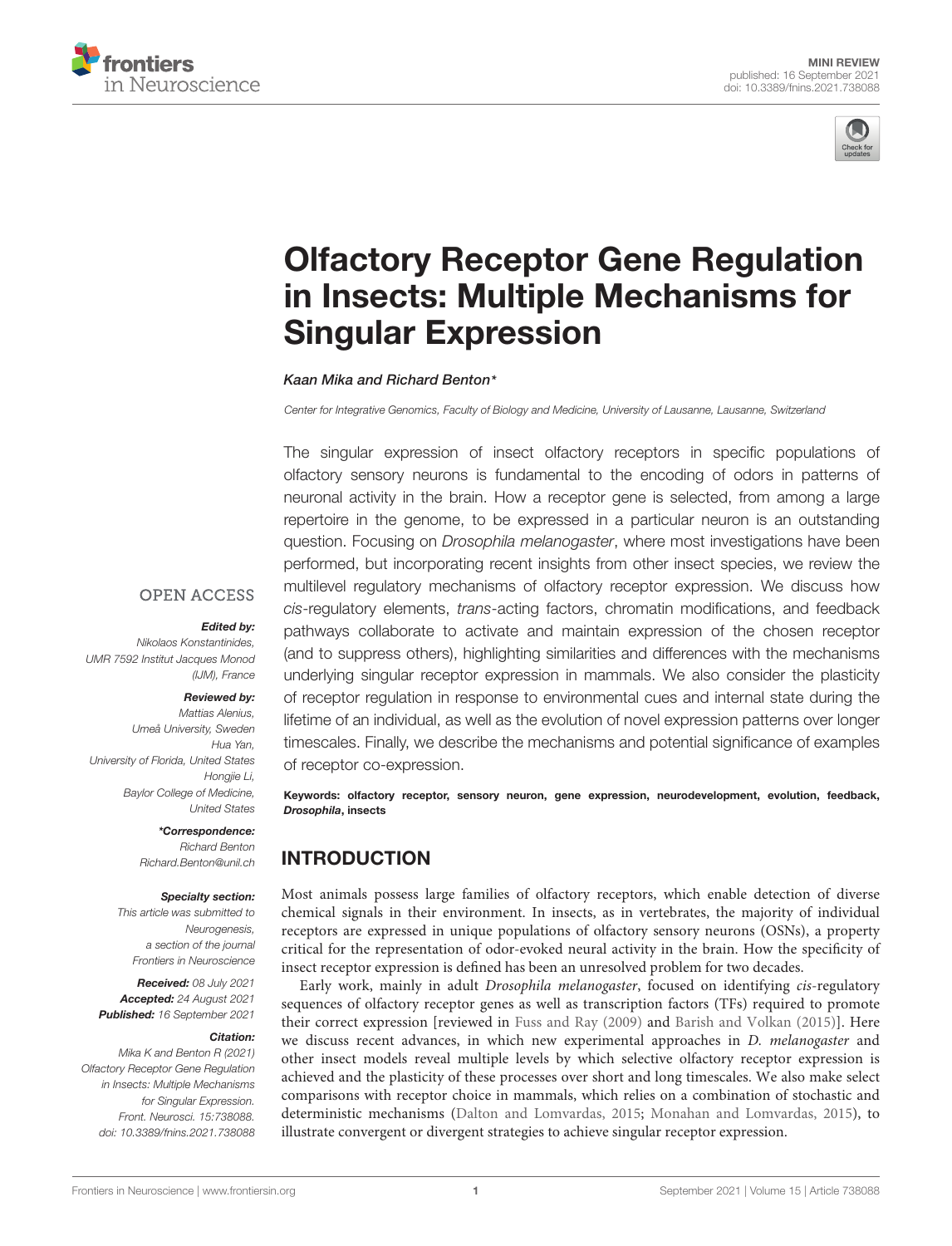## INSECT OLFACTORY SYSTEM BASICS

Insects have two main olfactory receptor families: odorant receptors (Ors) and ionotropic receptors (Irs) (**[Figure 1A](#page-1-0)**). Both function as heteromeric odor-gated ion channels composed of subunits of a ligand-specific ("tuning") receptor, which is expressed in a unique population of OSNs, and a broadly expressed, family-specific co-receptor (Orco for Ors; Ir8a or Ir25a for Irs) [\(Clyne et al.,](#page-7-2) [1999b;](#page-7-2) [Vosshall et al.,](#page-8-1) [2000;](#page-8-1) [Larsson et al.,](#page-7-3) [2004;](#page-7-3) [Couto et al.,](#page-7-4) [2005;](#page-7-4) [Nakagawa et al.,](#page-8-2) [2005;](#page-8-2) [Benton et al.,](#page-7-5) [2006,](#page-7-5) [2009;](#page-7-6) [Sato et al.,](#page-8-3) [2008;](#page-8-3) [Abuin et al.,](#page-6-1) [2011;](#page-6-1) [Butterwick et al.,](#page-7-7) [2018;](#page-7-7) [Del Marmol et al.,](#page-7-8) [2021\)](#page-7-8). Or and Ir genes are dispersed throughout insect genomes, but many occur in tandem arrays [\(Robertson et al.,](#page-8-4) [2003;](#page-8-4) [Gomez-Diaz](#page-7-9) [et al.,](#page-7-9) [2018\)](#page-7-9), presumably reflecting their genesis by non-allelic homologous recombination.

Olfactory sensory neurons are housed in two olfactory organs in D. melanogaster (and other insects), the antenna and maxillary palp (**[Figure 1B](#page-1-0)**). Each OSN extends a ciliated dendrite, where receptor proteins localize, into porous cuticular hairs on the organ surface [\(Schmidt and Benton,](#page-8-5) [2020;](#page-8-5) [Gonzales et al.,](#page-7-10) [2021\)](#page-7-10). OSN axons project to the antennal lobe in the brain (**[Figure 1B](#page-1-0)**). Neurons expressing the same olfactory receptor converge onto specific glomeruli, where they synapse with projection neurons that carry sensory information to higher brain centers [\(Grabe and](#page-7-11) [Sachse,](#page-7-11) [2018;](#page-7-11) [Schlegel et al.,](#page-8-6) [2021\)](#page-8-6). Each hair houses the dendrites of 1–4 OSNs, flanked by four support cells, which together comprise a sensillum. There are several distinct morphological classes of sensilla (**[Figure 1B](#page-1-0)**), each of which has multiple subtypes characterized by a stereotyped number of OSNs and receptor expression profile.

Adult D. melanogaster has ∼2200 OSNs (within the two antennae and maxillary palps), encompassing ∼30 Or-expressing and ∼10 Ir-expressing classes [\(Couto et al.,](#page-7-4) [2005;](#page-7-4) [Benton et al.,](#page-7-6) [2009;](#page-7-6) [Grabe et al.,](#page-7-12) [2016\)](#page-7-12). This complexity is roughly one-toseveral orders of magnitude lower than presumed OSN types in mammals, based upon receptor numbers [\(Hughes et al.,](#page-7-13) [2018\)](#page-7-13). Some other insect species, notably ants, have several hundred Ors [\(Yan et al.,](#page-8-7) [2020\)](#page-8-7).

## INSECT OLFACTORY SYSTEM DEVELOPMENT

Olfactory receptor expression must be appreciated in the context of OSN development. Sensilla arise from sensory organ precursors (SOPs), which are specified within a set of concentric arcs in the larval antennal imaginal disc [\(Rodrigues and Hummel,](#page-8-8) [2008;](#page-8-8) [Barish and Volkan,](#page-6-0) [2015;](#page-6-0) [Yan et al.,](#page-8-7) [2020;](#page-8-7) **[Figure 1C](#page-1-0)**). During early pupal stages, each SOP gives rise to a short lineage of three rounds of cell division, to produce four support cells and, potentially, four OSNs. However, up to three of these neuron precursors (depending upon the sensillum class) are removed by precisely patterned programmed cell death, yielding the final set of OSNs [\(Endo et al.,](#page-7-14) [2007,](#page-7-14) [2011;](#page-7-15) [Barish and Volkan,](#page-6-0) [2015;](#page-6-0) [Chai](#page-7-16) [et al.,](#page-7-16) [2019;](#page-7-16) [Prieto-Godino et al.,](#page-8-9) [2020;](#page-8-9) **[Figure 1C](#page-1-0)**).



<span id="page-1-0"></span>FIGURE 1 | Molecular, anatomical, and developmental properties of the peripheral olfactory system in D. melanogaster. (A) Schematic of the two main insect olfactory receptor families. Odorant receptors (Ors) are seven transmembrane domain proteins that form heteromeric odor-gated ion channels composed of subunits of a ligand-specific ("tuning") receptor and a co-receptor, Orco. Ionotropic receptors (Irs) are distantly related to ionotropic glutamate receptors, and function as odor-gated channel complexes composed of tuning Ir subunits and co-receptors (Ir8a or Ir25a). (B) Left: schematic of the D. melanogaster head (facing left) illustrating the main olfactory organs (antennae and maxillary palps, gray shading) and connectivity of two populations of olfactory sensory neurons (OSNs) to the antennal lobe in the brain. Right: schematic of the antenna, which is covered with diverse classes of sensory sensilla; the cellular organization of one sensillum, housing two OSNs, is shown on the far right (see text). (C) Left: schematic of the larval antennal imaginal disc, showing the concentric arcs of cells where different sensory organ precursors (SOP) are born. Amos- and Atonal-positive arcs give rise to OSN lineages expressing Ors and Irs, respectively, while other patterning determinants (not shown) are thought to specify SOP identity for different sensilla subtypes. Right: a simplified developmental lineage of an SOP producing a sensillum class with two OSNs. Two other potential neurons are removed by programmed cell death (PCD). Delta/Notch signaling determines the asymmetry of cell divisions, while many other patterning factors (not shown) are involved in specifying cell identity, encompassing both receptor expression and glomerular targeting of different OSNs (see text).

The sensillum class a given SOP will produce is determined in the antennal disc by spatially restricted TFs, including Amos and Atonal, which demarcate Or and Ir OSN precursors, respectively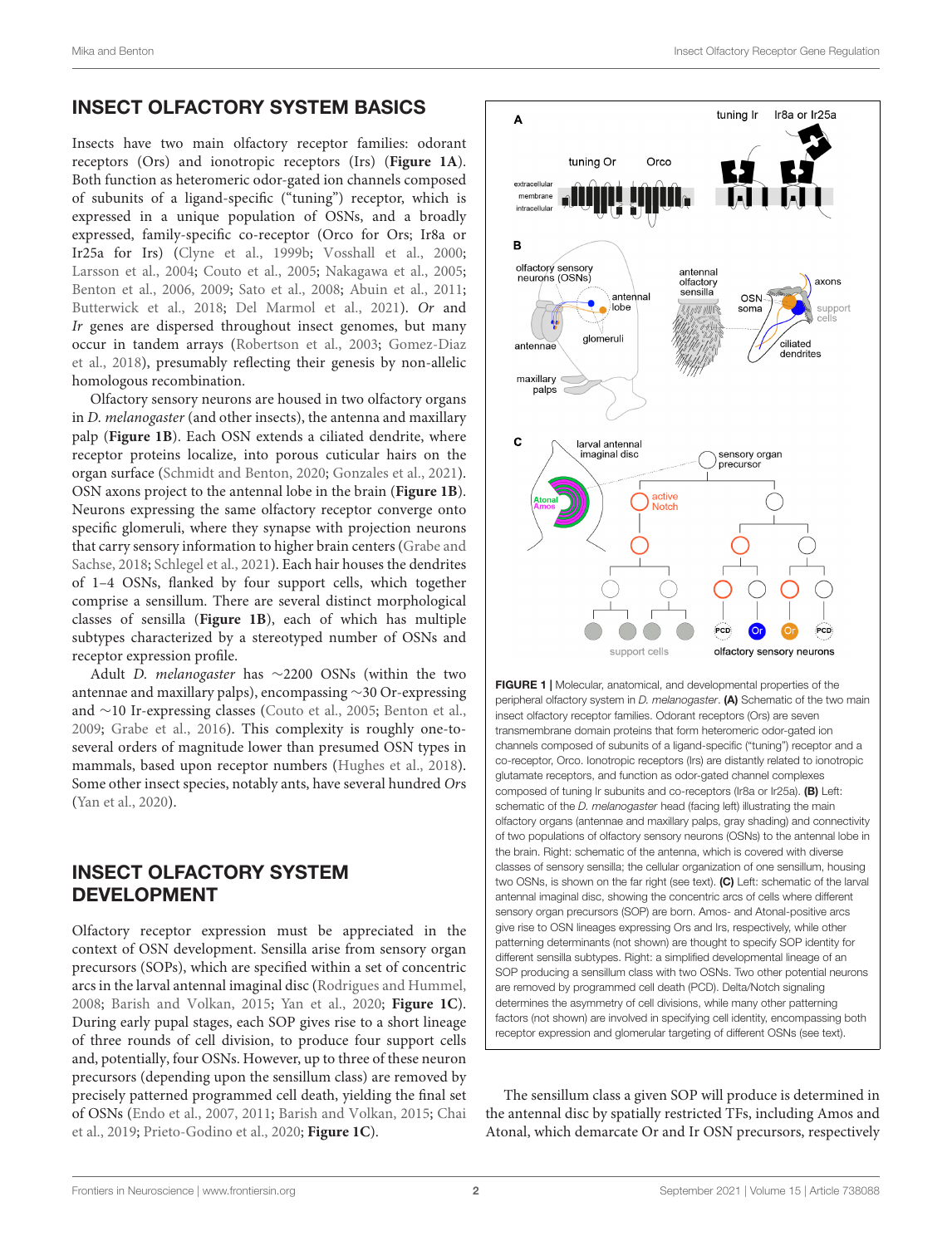(**[Figure 1C](#page-1-0)**), and Dachshund and Rotund; these proteins all exhibit zonally restricted expression (or form gradients) across the rings where olfactory SOPs are specified [\(Rodrigues and](#page-8-8) [Hummel,](#page-8-8) [2008;](#page-8-8) [Barish and Volkan,](#page-6-0) [2015;](#page-6-0) [Chai et al.,](#page-7-16) [2019;](#page-7-16) [Yan](#page-8-7) [et al.,](#page-8-7) [2020\)](#page-8-7). Individual SOP classes therefore likely have a unique molecular identity before initiating cell division, though this has not been characterized. Each division is asymmetric, determined by Notch/Delta signaling (**[Figure 1C](#page-1-0)**), to give rise to daughter cells of unique identity [\(Endo et al.,](#page-7-14) [2007,](#page-7-14) [2011\)](#page-7-15). The terminal cells of the neuronal sub-lineage are presumed to have a distinct set of fate determinants that specify the expression of receptors [\(Endo et al.,](#page-7-14) [2007,](#page-7-14) [2011;](#page-7-15) [Li et al.,](#page-8-10) [2013;](#page-8-10) [Barish and Volkan,](#page-6-0) [2015;](#page-6-0) [Chai et al.,](#page-7-16) [2019\)](#page-7-16), but the molecular profile of these early developmental stages is still incompletely understood.

## OLFACTORY RECEPTOR SPATIO-TEMPORAL EXPRESSION

Knowledge of the timing of olfactory receptor expression is critical to distinguish if developmental regulators have direct or indirect roles in inducing receptor gene transcription. Recent antennal bulk and single-cell/nuclear OSN RNA-sequencing at multiple timepoints indicates that transcripts for a subset of receptors are first detected from ∼24 h after puparium formation [\(Pan et al.,](#page-8-11) [2017;](#page-8-11) [Li et al.,](#page-8-12) [2020;](#page-8-12) [McLaughlin et al.,](#page-8-13) [2021\)](#page-8-13), at most a few hours after the terminal division of these lineages [\(Endo et al.,](#page-7-15) [2011;](#page-7-15) [Chai et al.,](#page-7-16) [2019\)](#page-7-16). Other receptors initiate expression over the subsequent ∼24–48 h, potentially reflecting asynchrony in SOP lineage development and/or differences in the mechanisms/levels of transcriptional induction. Most importantly, the single-OSN transcriptomes indicate the vast majority of individual OSNs express only one receptor gene from the earliest stages of the process. This contrasts with OR expression in mice, where immature OSNs transiently express low levels of multiple receptors before a single gene is chosen for high-level transcription [\(Hanchate et al.,](#page-7-17) [2015;](#page-7-17) [Tan et al.,](#page-8-14) [2015\)](#page-8-14). Furthermore, unlike the monoallelic OR expression observed in mammals [\(Monahan and Lomvardas,](#page-8-0) [2015\)](#page-8-0), endogenous gene-tagging indicates that both receptor alleles are expressed in insect OSNs [\(Kurtovic et al.,](#page-7-18) [2007;](#page-7-18) [Grosjean et al.,](#page-7-19) [2011;](#page-7-19) [Auer et al.,](#page-6-2) [2020\)](#page-6-2).

The onset of receptor expression occurs in parallel with, or after, OSN axons converge on glomeruli in the antennal lobe [\(Jefferis et al.,](#page-7-20) [2004;](#page-7-20) [Jefferis and Hummel,](#page-7-21) [2006;](#page-7-21) [Li et al.,](#page-8-15) [2021\)](#page-8-15). This timing is consistent with the lack of contributions of receptors to neuronal guidance [\(Dobritsa et al.,](#page-7-22) [2003\)](#page-7-22), in contrast to mammalian ORs, which have an important, though indirect, role in regulating glomerular convergence of OSNs [\(Sakano,](#page-8-16) [2010\)](#page-8-16). However, antennal developmental transcriptomics in the clonal raider ant, Ooceraea biroi, revealed that receptors are expressed prior to glomerulus formation [\(Ryba et al.,](#page-8-17) [2020\)](#page-8-17), with genetic evidence hinting that Orco (at least) contributes during development to formation or maintenance of these structures [\(Trible et al.,](#page-8-18) [2017;](#page-8-18) [Yan et al.,](#page-9-0) [2017;](#page-9-0) [Ryba et al.,](#page-8-17) [2020\)](#page-8-17). In adult D. melanogaster, receptor transcripts continue to accumulate several days after eclosion before levels plateau [\(Jafari et al.,](#page-7-23) [2021\)](#page-7-23),

indicating the continuity and/or maturation of mechanisms inducing their expression.

## CIS-REGULATORY ELEMENTS

The genetically hardwired and stable choice of receptor transcription in OSNs has promoted extensive efforts to define cis-regulatory elements (CREs) of receptor genes through bioinformatic identification of DNA motifs (e.g., by phylogenetic footprinting) and experimental "enhancer bashing" [\(Ray et al.,](#page-8-19) [2007,](#page-8-19) [2008;](#page-8-20) [Miller and Carlson,](#page-8-21) [2010;](#page-8-21) [Silbering et al.,](#page-8-22) [2011;](#page-8-22) [Prieto-Godino et al.,](#page-8-23) [2017\)](#page-8-23). These efforts – reviewed extensively elsewhere [\(Fuss and Ray,](#page-7-0) [2009;](#page-7-0) [Barish and Volkan,](#page-6-0) [2015;](#page-6-0) [Yan](#page-8-7) [et al.,](#page-8-7) [2020\)](#page-8-7) – have revealed that CREs defining correct OSN expression are generally encompassed within a few 100–1000 base pairs upstream of coding sequences, although 3' and intronic regions are important for certain genes. Some CREs are necessary to promote expression, while others prevent expression in inappropriate cell types. There is no evidence for distantly acting regulatory elements of insect receptor genes – as identified in some tandem arrays of mammalian receptor genes [\(Monahan](#page-8-0) [and Lomvardas,](#page-8-0) [2015\)](#page-8-0) – although clustered insect genes might share common regulatory sequences [\(Prieto-Godino et al.,](#page-8-23) [2017\)](#page-8-23). Detailed dissection of specific Or promoters further illustrates how the order, number, and overlap of individual CREs are critical for defining robust and selective receptor expression [\(Jafari and Alenius,](#page-7-24) [2015;](#page-7-24) [Gonzalez et al.,](#page-7-25) [2019\)](#page-7-25). These advances support a model in which unique combinations of locally acting CREs ensure the correct transcriptional activation in (and only in) a given class of OSNs (**[Figure 2A](#page-3-0)**). However, our global understanding of cis-regulation remains fragmentary: only a subset of CREs within larger genomic fragments have been identified for a few receptors and only a subset of these CREs have known binding proteins.

## TRANS-ACTING FACTORS

Several TFs required for the correct expression of receptor genes in specific populations of neurons have been identified in D. melanogaster through loss-of-function genetic screens [\(Jafari](#page-7-26) [et al.,](#page-7-26) [2012;](#page-7-26) [Chai et al.,](#page-7-16) [2019;](#page-7-16) [Mika et al.,](#page-8-24) [2021\)](#page-8-24), candidate approaches [\(Tichy et al.,](#page-8-25) [2008;](#page-8-25) [Li et al.,](#page-8-10) [2013\)](#page-8-10), and expression screens [\(Li et al.,](#page-8-12) [2020\)](#page-8-12) [reviewed in [Fuss and Ray](#page-7-0) [\(2009\)](#page-7-0); [Barish and Volkan](#page-6-0) [\(2015\)](#page-6-0), and [Yan et al.](#page-8-7) [\(2020\)](#page-8-7)]. Analogous to contributions of CREs, TFs can promote or repress receptor expression (and can have different roles for different genes), and unique combinations of these factors are required for individual receptors (**[Figure 2A](#page-3-0)**). The convergence of several genetic screens on the same TFs (e.g., Pdm3 and E93) [\(Jafari et al.,](#page-7-26) [2012;](#page-7-26) [Chai](#page-7-16) [et al.,](#page-7-16) [2019;](#page-7-16) [Mika et al.,](#page-8-24) [2021\)](#page-8-24) suggests that a majority of the core trans-acting regulatory proteins have been identified. These TFs contain diverse types of DNA binding domains and while some orthologous proteins might have similar roles in other insects (e.g., Acj6) [\(Clyne et al.,](#page-7-27) [1999a;](#page-7-27) [Fujii et al.,](#page-7-28) [2011\)](#page-7-28), they are not obviously related to key TFs functioning in OR expression in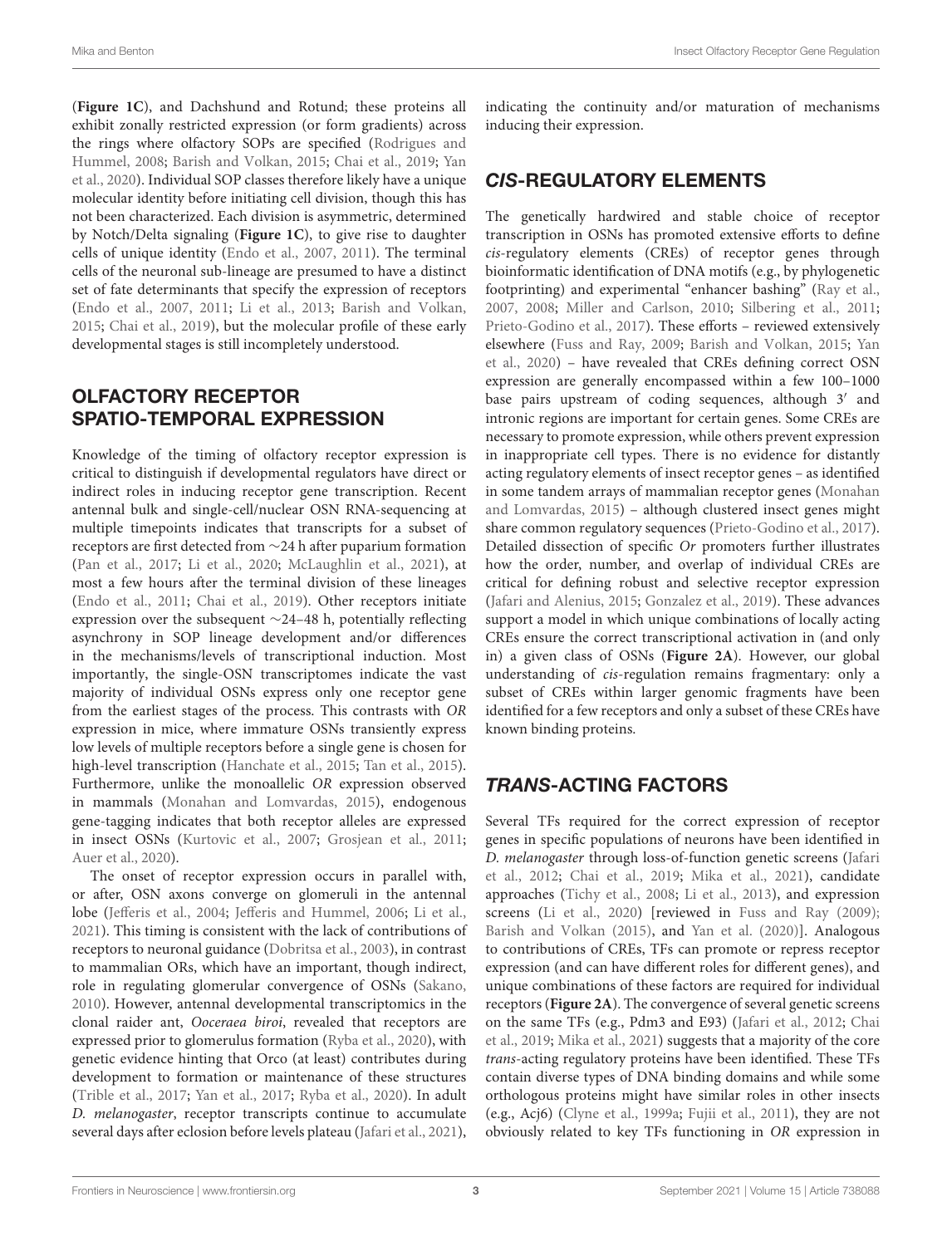

<span id="page-3-0"></span>promoted by the green TF but suppressed by the yellow TF that binds 3' of the gene. Other external factors might influence levels, though not spatial patterning, of receptor expression (see text). (B) Chromatin marks and histone-modifying enzymes contributing to the selective expression of olfactory receptors. Different enzymes display differences in their temporal expression and requirement; among these, dLsd1 - which is normally associated with removing H3K4 methylation appears to have roles in OSNs in both promoting and repressing Or expression (see text). Although schematized separately for clarity, chromatin regulation is intimately related to the combinatorial binding of TFs to receptor loci. (C) Feedback mechanisms contributing to the refinement and/or stability of receptor expression. Transcriptional interference by OrX of OrY might occur when inefficient transcriptional termination at the 3' end of the former gene leads to the RNA polymerase II impeding transcription initiation at OrY (solid wavy orange and purple lines represent protein coding transcripts from OrX and OrY, respectively; the dashed purple line represents the 3'UTR of OrX transcripts that incorporate sequences encoded by OrY that are not translated into OrY) [\(Mika et al.,](#page-8-24) [2021\)](#page-8-24). Receptor protein-dependent feedback on transcript or protein levels of other (not necessarily closely linked) receptors occurs through unknown mechanisms [\(Maguire et al.,](#page-8-26) [2020;](#page-8-26) [Jafari et al.,](#page-7-23) [2021;](#page-7-23) [Mika et al.,](#page-8-24) [2021\)](#page-8-24).

mice [\(Dalton and Lomvardas,](#page-7-1) [2015;](#page-7-1) [Monahan and Lomvardas,](#page-8-0) [2015\)](#page-8-0). In D. melanogaster, this core set is theoretically more than adequate in number (∼15–20) to contribute combinatorially to a unique gene regulatory network within each OSN class.

Despite this conceptual framework, many issues remain unresolved. Only a subset of TFs have defined binding motifs, and even fewer have been shown to associate physically with receptor gene regulatory sequences (typically in *in vitro* assays) [\(Bai et al.,](#page-6-3) [2009;](#page-6-3) [Jafari et al.,](#page-7-26) [2012\)](#page-7-26). Moreover, the presence of a motif in a CRE for a given gene does not necessarily mean that the corresponding TF is required (and vice versa) [\(Jafari et al.,](#page-7-26) [2012;](#page-7-26) **[Figure 2A](#page-3-0)**). While some TFs have lineage-specific expression and function [\(Li et al.,](#page-8-12) [2020;](#page-8-12) [Arguello et al.,](#page-6-4) [2021\)](#page-6-4), many have broad expression in OSNs despite very selective requirements in receptor regulation [\(Jafari](#page-7-26) [et al.,](#page-7-26) [2012;](#page-7-26) [Li et al.,](#page-8-12) [2020\)](#page-8-12). The lack of correlation between the presence of a TF binding motif in a CRE and TF requirement for a given receptor might reflect differences in in vitro and in vivo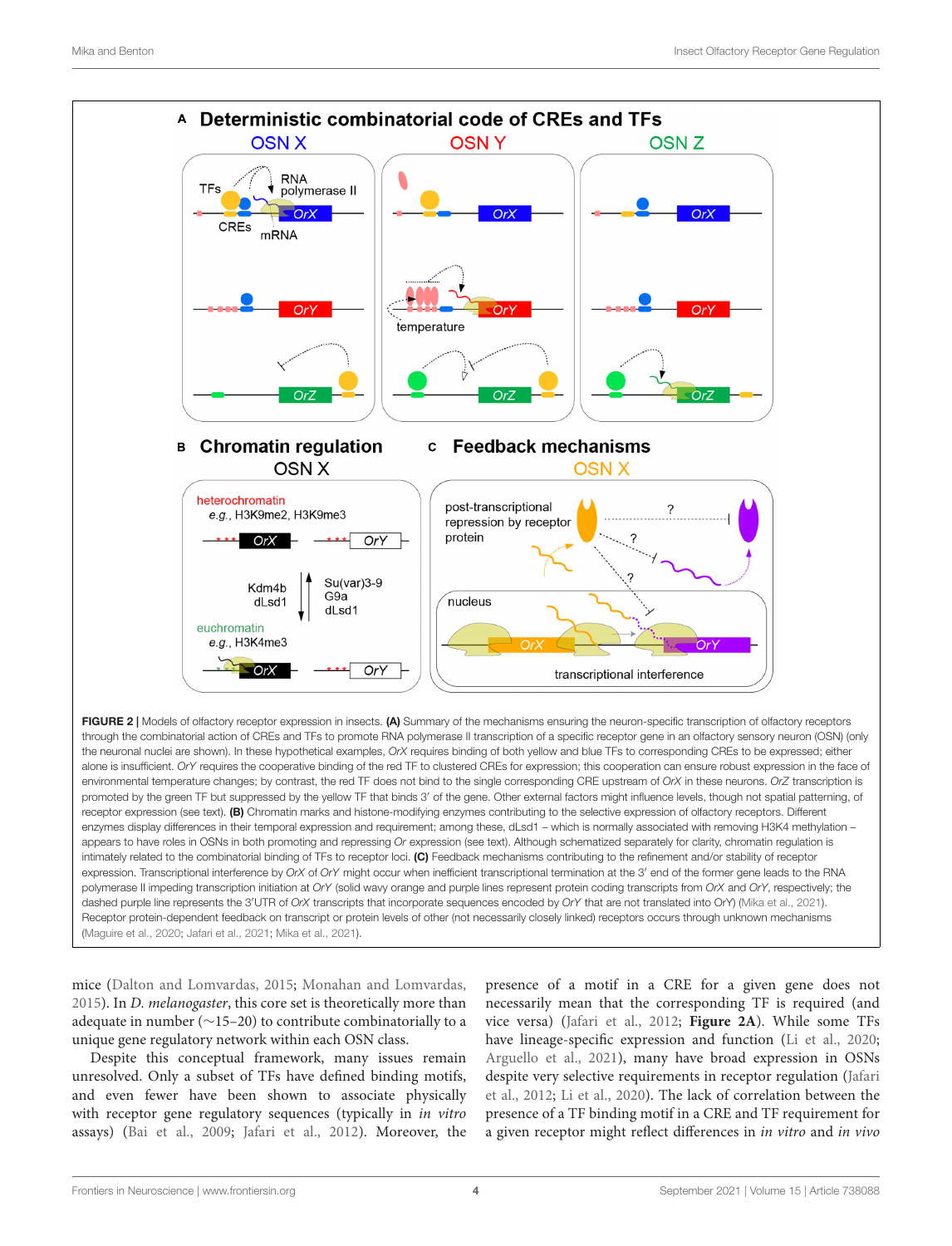binding specificities for TFs and/or an indirect requirement for trans-acting factors in controlling receptor expression. Indeed, temporal manipulation of TF function indicates that several of these proteins have multiple roles in OSN development, for example, during SOP lineage specification [\(Bai and Carlson,](#page-6-5) [2010;](#page-6-5) [Jafari et al.,](#page-7-26) [2012;](#page-7-26) [Chai et al.,](#page-7-16) [2019;](#page-7-16) [Arguello et al.,](#page-6-4) [2021;](#page-6-4) [Mika et al.,](#page-8-24) [2021\)](#page-8-24). Moreover, many TFs are expressed and required in late pupal/adult stages implying roles in both initiation and maintenance of correct receptor expression [\(Bai](#page-6-5) [and Carlson,](#page-6-5) [2010;](#page-6-5) [Jafari et al.,](#page-7-26) [2012;](#page-7-26) [Arguello et al.,](#page-6-4) [2021;](#page-6-4) [Mika](#page-8-24) [et al.,](#page-8-24) [2021\)](#page-8-24). The biochemical properties of TF/CRE interactions that promote stable receptor expression in a given OSN type remain, however, largely elusive.

## CHROMATIN MARKS AND CHROMOSOMAL INTERACTIONS

Recent genetic screens and candidate analyses have also identified roles for various chromatin modifiers (e.g., histone methyltransferases and deacetylases or their regulators) in the correct activation and/or repression of receptor genes [\(Sim et al.,](#page-8-27) [2012;](#page-8-27) [Alkhori et al.,](#page-6-6) [2014;](#page-6-6) [Jafari and Alenius,](#page-7-24) [2015;](#page-7-24) [Chai et al.,](#page-7-16) [2019;](#page-7-16) [Gonzalez et al.,](#page-7-25) [2019;](#page-7-25) [Jafari et al.,](#page-7-23) [2021;](#page-7-23) **[Figure 2B](#page-3-0)**). Conserved epigenetic modifications, such as H3K4me3 and H3K9me2 – normally associated with active and repressed promoters, respectively – have been detected at individual receptor genes by chromatin immunoprecipitation (ChIP) quantitative RT-PCR [\(Sim et al.,](#page-8-27) [2012;](#page-8-27) [Alkhori et al.,](#page-6-6) [2014;](#page-6-6) [Jafari and Alenius,](#page-7-24) [2015;](#page-7-24) [Gonzalez et al.,](#page-7-25) [2019;](#page-7-25) [Jafari et al.,](#page-7-23) [2021\)](#page-7-23). Temporal analyses of the expression and requirement for some of these enzymes have begun to reveal different phases in how chromatin modifications may impact receptor expression, focusing on an Or59b promoter transgenic reporter [\(Jafari and Alenius,](#page-7-24) [2015;](#page-7-24) [Gonzalez et al.,](#page-7-25) [2019;](#page-7-25) [Jafari et al.,](#page-7-23) [2021\)](#page-7-23). The H3K9me3 demethylase Kdm4B participates in the initiation of reporter expression, while Su(var)3–9 – which promotes H3K9me3 and heterochromatin formation – helps prevent ectopic expression. The activity of Su(var)3–9 appears to be antagonized by dLsd1, which contributes to reporter expression throughout OSN development. The activating role of dLsd1 in OSNs is intriguing as in other D. melanogaster tissues this enzyme erases H3K4 methylation to induce heterochromatin formation; this olfactory function highlights a potential parallel with mammalian Lsd1 function in facilitating OR expression (**[Figure 2B](#page-3-0)**; [Dalton and Lomvardas,](#page-7-1) [2015;](#page-7-1) [Monahan and](#page-8-0) [Lomvardas,](#page-8-0) [2015\)](#page-8-0). Su(var)3–9 and dLsd1 expression increases after hatching and have been proposed to contribute to the termination of a "critical period" of receptor expression in young adults when the mature pattern is stabilized [\(Jafari et al.,](#page-7-23) [2021\)](#page-7-23).

Despite these insights, a global time course of chromatin state at active and silenced endogenous receptor loci in specific neuron populations is lacking, constrained by the ability to obtain enough cells of a given class for ChIP-sequencing-based methods. A low-resolution assessment of chromatin structure in several individual mature Ir-expressing OSN populations has been made using Chromatin Accessibility Targeted DamID

(CATaDa) [\(Arguello et al.,](#page-6-4) [2021\)](#page-6-4), which exploits cell-type specific expression of the E. coli Dam methylase to avoid a need for cell sorting [\(Aughey et al.,](#page-6-7) [2018\)](#page-6-7). This analysis revealed that access to the DNA at different receptor genes is globally similar between neuron populations, suggesting that the specificity of transcriptional activation in a given neuron is not reliant upon uniquely accessible enhancers (at least in the analyzed Ir populations) [\(Arguello et al.,](#page-6-4) [2021\)](#page-6-4). Although direct comparison is currently hard, this situation might contrast with that in mammals, where all but the chosen receptor gene are maintained in a heterochromatic, silenced state [\(Dalton and Lomvardas,](#page-7-1) [2015;](#page-7-1) [Monahan and Lomvardas,](#page-8-0) [2015\)](#page-8-0). In mice, higherlevel structural properties of DNA, notably interchromosomal interactions and nuclear compartmentalization of olfactory receptor genes, are important for the expression of one receptor allele and silencing of all others [\(Bashkirova and Lomvardas,](#page-7-29) [2019;](#page-7-29) [Monahan et al.,](#page-8-28) [2019\)](#page-8-28), but whether such phenomena are important in insect OSNs is unknown.

## FEEDBACK MECHANISMS

A central mechanism ensuring singular receptor expression in mammals is a feedback signal from the chosen receptor [\(Dalton and Lomvardas,](#page-7-1) [2015;](#page-7-1) [Monahan and Lomvardas,](#page-8-0) [2015\)](#page-8-0). Intriguingly, this feedback pathway has co-opted the unfolded protein response, through which the expressed OR induces translational homeostasis in OSNs to, ultimately, stabilize OR choice and prevent activation of other receptor genes [\(Dalton](#page-7-30) [et al.,](#page-7-30) [2013\)](#page-7-30). In insects, feedback mechanisms were thought not to exist, as receptor genes can be ectopically expressed in other OSNs without affecting endogenous receptor gene expression (e.g., [Ray et al.,](#page-8-19) [2007\)](#page-8-19), and neurons lacking their own receptors (through mutation) do not appear to activate expression of other receptor loci (e.g., [Dobritsa et al.,](#page-7-22) [2003;](#page-7-22) [Grosjean et al.,](#page-7-19) [2011\)](#page-7-19).

Recent evidence, however, supports the existence of regulatory relationships between some receptor genes that might help to reinforce the singular expression of receptors defined by OSNspecific TF combinations (**[Figure 2C](#page-3-0)**). In a tandem array of D. melanogaster genes (Ir75c, Ir75b, and Ir75a), transcription from the upstream genes was found to run through the downstream genes, blocking their expression in cis, potentially through transcriptional interference [\(Mika et al.,](#page-8-24) [2021\)](#page-8-24). Ir75c can also prevent accumulation of the other receptor proteins in trans, through a protein-dependent, post-transcriptional (but unknown) mechanism [\(Mika et al.,](#page-8-24) [2021;](#page-8-24) **[Figure 2C](#page-3-0)**). Whether similar interactions occur between other clustered genes is unclear, but such phenomena might help explain how recent receptor duplicates initially acquire exclusive expression patterns. In the mosquito, Anopheles gambiae, broad transgenic overexpression of one Or led to reduced transcription of most other Ors, but not the vast majority of other OSN-expressed genes [\(Maguire et al.,](#page-8-26) [2020\)](#page-8-26). This suppression mechanism is also unknown, but appears to depend upon the ectopically expressed Or protein (**[Figure 2C](#page-3-0)**). Similar transcriptional suppression of Ors upon widespread misexpression of one receptor was also reported in D. melanogaster [\(Jafari et al.,](#page-7-23) [2021\)](#page-7-23). In either species,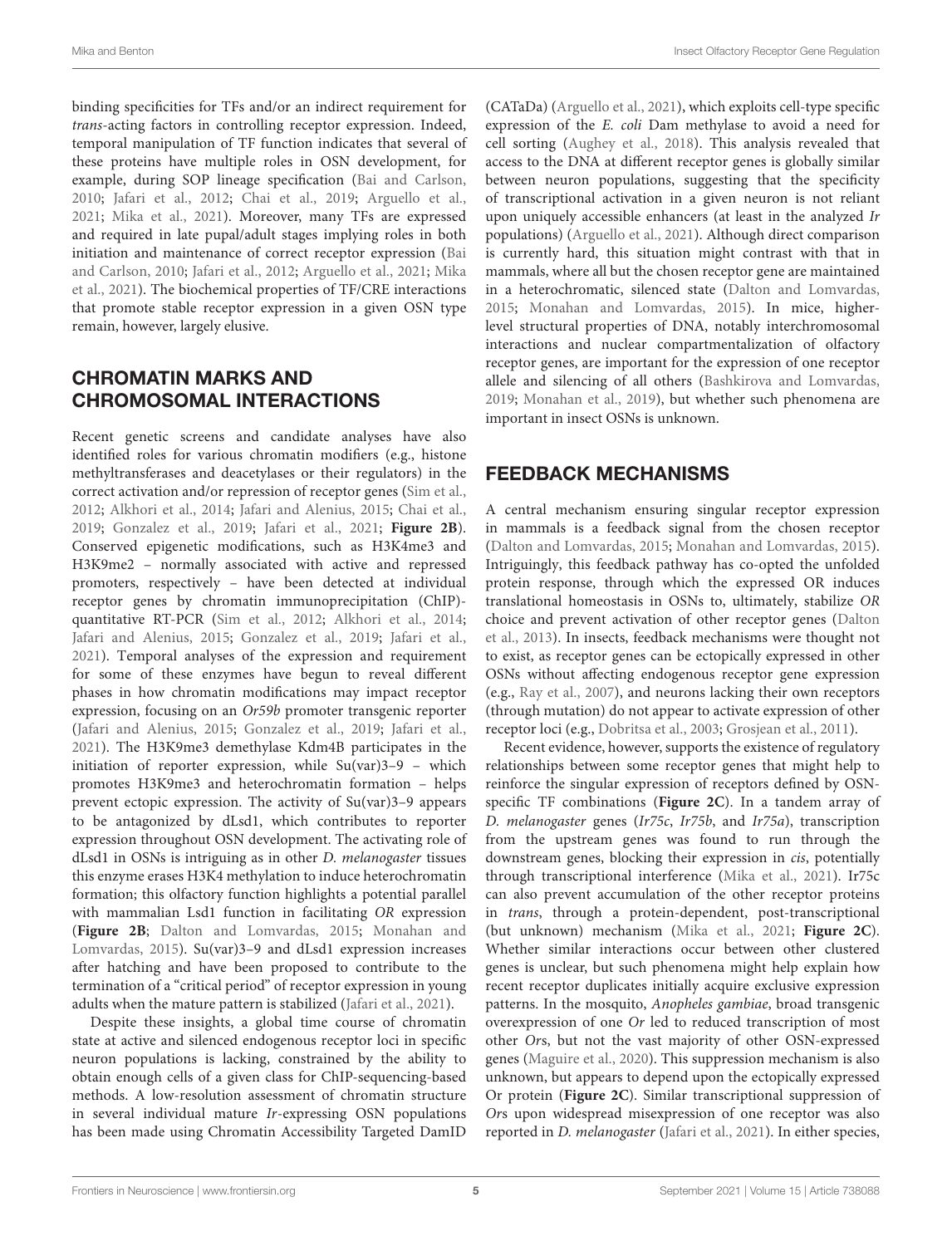it is unclear whether this type of repression uses a similar or different pathway to mammalian OR feedback, and if such a pathway operates downstream of endogenously expressed, and not only transgenically expressed, receptors.

## ENVIRONMENTAL AND INTERNAL STATE INFLUENCES

Although the precise spatial patterning of receptor expression is under the control of hard-wired genetic programs, growing evidence indicates that an animal's internal state and environmental cues can impact the level of receptor expression, facilitated by the ease of performing RNA-sequencing in diverse species under different conditions. For example, the mating status of Drosophila suzukii and the pine caterpillar moth, Dendrolimus punctatus, are linked to changes in expression of some Ors [\(Zhang et al.,](#page-9-1) [2017;](#page-9-1) [Crava et al.,](#page-7-31) [2019\)](#page-7-31). Blood-feeding in mosquitoes leads to transcriptional down- or up-regulation of certain olfactory receptors [\(Rinker et al.,](#page-8-29) [2013;](#page-8-29) [Matthews](#page-8-30) [et al.,](#page-8-30) [2016\)](#page-8-30). Odor exposure itself can lead to changes in receptor expression in D. melanogaster [\(Zhou et al.,](#page-9-2) [2009;](#page-9-2) [von der](#page-8-31) [Weid et al.,](#page-8-31) [2015;](#page-8-31) [Koerte et al.,](#page-7-32) [2018\)](#page-7-32) although the affected receptors are not necessarily those that respond to the odor stimulus [\(Koerte et al.,](#page-7-32) [2018\)](#page-7-32). Similarly, in the honeybee, Apis mellifera, olfactory conditioning can cause alterations in receptor expression [\(Claudianos et al.,](#page-7-33) [2014\)](#page-7-33).

In most of these examples, we know little about the physiological and ecological significance of such changes or how external factors influence receptor expression. However, analysis of the impact of temperature stress and starvation upon the transcription of endogenous receptors and transgenic reporters in D. melanogaster has revealed the importance of cooperation between clustered CREs to buffer against environment fluctuations, hinting at a biochemical basis ensuring robust receptor expression [\(Jafari and Alenius,](#page-7-24) [2015;](#page-7-24) [Gonzalez](#page-7-25) [et al.,](#page-7-25) [2019;](#page-7-25) [Jafari et al.,](#page-7-23) [2021\)](#page-7-23). Temperature stress also affects the expression of chromatin modifying enzymes, which might contribute to the stabilization of ectopic reporter expression [\(Jafari et al.,](#page-7-23) [2021\)](#page-7-23). Further study of such short-term plasticity of receptor expression might help reveal new insights into the mechanisms that promote their selective neuronal expression.

## **EVOLVABILITY**

The overall precision of olfactory receptor expression within a species belies the flexibility of this sensory system over evolutionary timescales [\(Ramdya and Benton,](#page-8-32) [2010\)](#page-8-32). Comparative antennal transcriptomic studies (using bulk RNAsequencing) in closely related species have revealed differences in expression level of many receptors [\(McBride et al.,](#page-8-33) [2014;](#page-8-33) [Shiao](#page-8-34) [et al.,](#page-8-34) [2015;](#page-8-34) [Crowley-Gall et al.,](#page-7-34) [2016;](#page-7-34) [Pan et al.,](#page-8-11) [2017\)](#page-8-11), although these datasets cannot distinguish changes in receptor expression level within an OSN population from changes in numbers of neurons expressing a particular gene. More strikingly, enormous variation exists in the size of olfactory receptor repertoires (from

 $\langle 10 \rangle$  to  $> 500$ ) – and, presumably, corresponding number of neuron types – between species [\(Robertson,](#page-8-35) [2019;](#page-8-35) [Yan et al.,](#page-8-7) [2020\)](#page-8-7).

How new olfactory receptor expression patterns evolve to define a distinct neuron class is largely obscure. Even relatively recently duplicated receptor genes can have quite different cis- and trans-regulatory mechanisms [\(Prieto-Godino et al.,](#page-8-23) [2017;](#page-8-23) [Mika et al.,](#page-8-24) [2021\)](#page-8-24), prohibiting easy identification of the responsible genetic changes that drove the divergence in their spatial expression. The evolution of new receptor expression patterns is of course intimately linked with the evolution of novel neuron types. One potential way new OSN classes can be created is through changes in the genetically patterned programmed cell death that normally removes many populations during development [\(Sen et al.,](#page-8-36) [2004;](#page-8-36) [Endo et al.,](#page-7-14) [2007;](#page-7-14) [Chai et al.,](#page-7-16) [2019;](#page-7-16) **[Figure 1C](#page-1-0)**). Artificial blockage of programmed cell death in the developing sensory lineages in D. melanogaster is sufficient to generate "undead" neurons that express olfactory receptors [\(Prieto-Godino et al.,](#page-8-9) [2020\)](#page-8-9). Intriguingly, the subset of receptor genes transcribed in undead neurons is enriched for those that are found in tandem arrays, and which are (exceptionally) coexpressed in "normal" OSNs (see below). The reason for this phenomenon is unknown but hints at a molecular property of these tandem arrays (e.g., chromatin state) that makes one or more of the constituent receptor genes permissive for expression in OSN precursors that are normally condemned to die.

## RECEPTOR CO-EXPRESSION

While we have emphasized mechanisms underlying the discrete expression of olfactory receptors, there are cases of receptor co-expression. The most obvious examples are co-expression of tuning receptors with co-receptor subunits [\(Larsson et al.,](#page-7-3) [2004;](#page-7-3) [Nakagawa et al.,](#page-8-2) [2005;](#page-8-2) [Benton et al.,](#page-7-5) [2006;](#page-7-5) [Sato et al.,](#page-8-3) [2008;](#page-8-3) [Abuin et al.,](#page-6-1) [2011;](#page-6-1) **[Figure 1A](#page-1-0)**). The mechanisms specifying the broad expression of co-receptors are mostly unknown [\(Mika et al.,](#page-8-24) [2021\)](#page-8-24) and these genes might use different gene regulatory networks to those of tuning receptors. Analysis in D. melanogaster and the mosquito Aedes aegypti showed that different co-receptors are not mutually exclusive, and can often be detected in OSN classes where they do not have a (known) partner tuning receptor [\(Abuin et al.,](#page-6-1) [2011;](#page-6-1) [Task](#page-8-37) [et al.,](#page-8-37) [2020;](#page-8-37) [Younger et al.,](#page-9-3) [2020\)](#page-9-3). These observations raise the interesting possibility that some neurons have two types of receptors contributing to their response profile [\(Younger et al.,](#page-9-3) [2020\)](#page-9-3) and/or that co-receptors alone modulate the responses of other receptor classes [\(Task et al.,](#page-8-37) [2020;](#page-8-37) [Vulpe et al.,](#page-8-38) [2021\)](#page-8-38). Alternatively, overlapping co-receptor expression might simply reflect a lack of regulatory pathways to constrain their broad expression to neurons in which they function.

Several examples of co-expressed tuning receptors have been described in various insect species. In some cases, two receptors arise from alternative splicing of transcripts expressed from a common locus [\(Robertson et al.,](#page-8-4) [2003;](#page-8-4) [Ray et al.,](#page-8-19) [2007;](#page-8-19) [Lebreton](#page-7-35) [et al.,](#page-7-35) [2017\)](#page-7-35). Other examples of co-expression appear to be due to di/polycistronic transcripts encoded by clustered receptor genes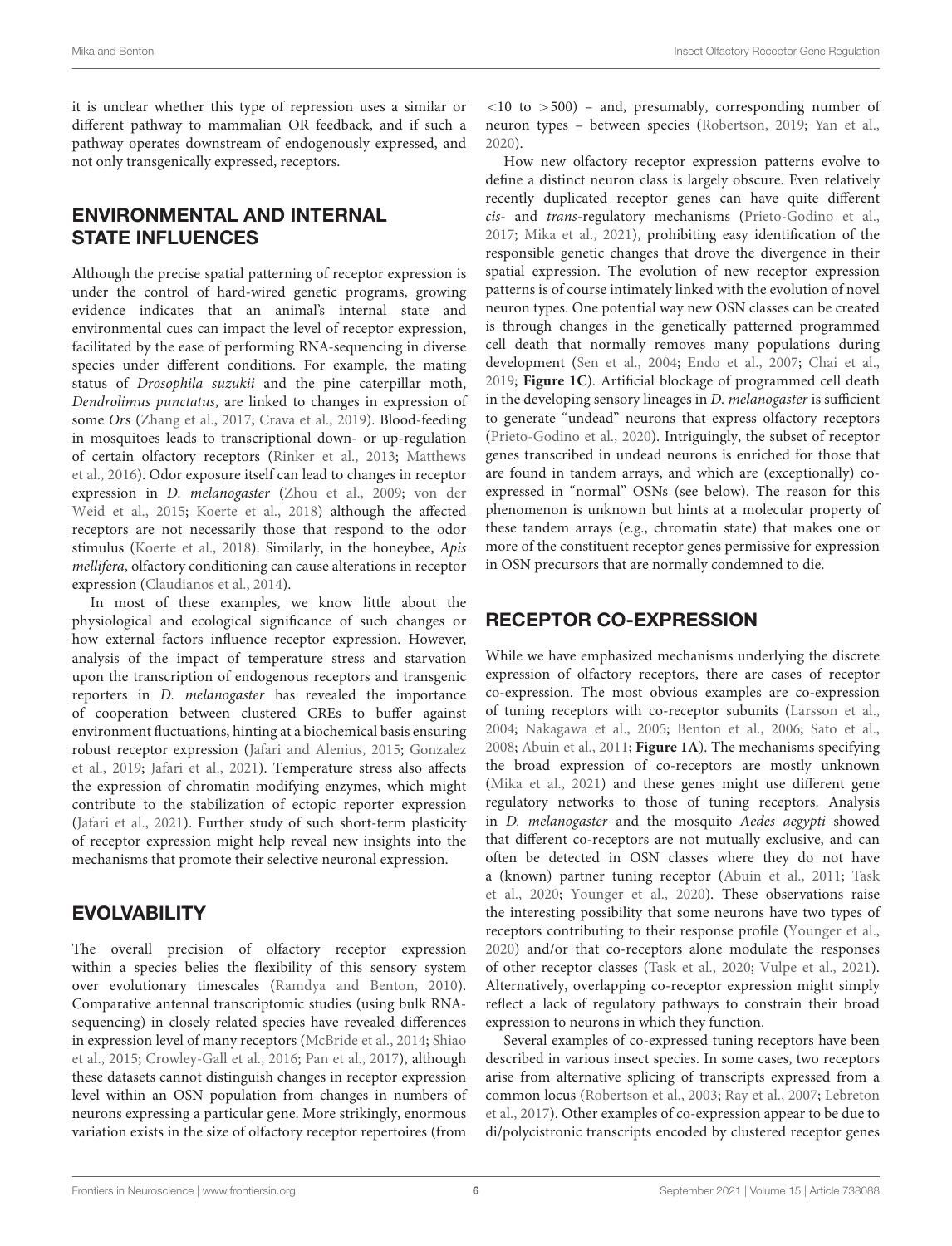[\(Ray et al.,](#page-8-19) [2007;](#page-8-19) [Koutroumpa et al.,](#page-7-36) [2014;](#page-7-36) [Karner et al.,](#page-7-37) [2015\)](#page-7-37). However, caution is necessary in interpretation of such "coexpression" based upon RNA in situ hybridization data alone, because this can be confounded by the existence of read-through transcription, where exons of downstream genes in tandem arrays are incorporated into the transcripts of upstream genes, but not encode the corresponding receptor protein [\(Prieto-](#page-8-23)[Godino et al.,](#page-8-23) [2017;](#page-8-23) [Mika et al.,](#page-8-24) [2021\)](#page-8-24). Notably, in A. aegypti, the number of tuning receptors expressed in olfactory organs (determined by bulk RNA-sequencing) is in large excess of the number of glomeruli, suggesting that co-expression of tuning receptors is widespread in this insect [\(Younger et al.,](#page-9-3) [2020\)](#page-9-3).

There are still only a few clear examples of co-expressed tuning receptor genes that encode functionally distinct proteins. Some of these genes are adjacent in the genome, consistent with conservation of CREs upon gene duplication [\(Dobritsa](#page-7-22) [et al.,](#page-7-22) [2003\)](#page-7-22), while others are unlinked [\(Goldman et al.,](#page-7-38) [2005\)](#page-7-38), suggesting convergence in their cis-regulatory landscape. Tuning receptor co-expression can expand the response profile of a neuron class [\(Lebreton et al.,](#page-7-35) [2017\)](#page-7-35), although in many cases it might reflect a "transient" evolutionary state where duplicated receptor genes have not yet acquired distinct expression patterns [\(Ramdya and Benton,](#page-8-32) [2010\)](#page-8-32).

## **DISCUSSION**

The exquisite specificity of insect olfactory receptor expression is widely viewed as resulting from a deterministic process relying on sets of TFs acting through receptor-gene specific combinations of CREs [\(Ray et al.,](#page-8-19) [2007\)](#page-8-19). While this model remains largely valid, two issues require further investigation.

First, our knowledge of the molecular biology of receptor choice is still superficial: we do not have a complete picture of the CREs, the chromatin state, and the associated TFs for any receptor gene. Such properties are extraordinarily hard to characterize in insect OSNs, given their rarity, small size, and difficulty to extract them from (or image them within) cuticle-covered tissues, as well as the relatively rapid development from SOP to mature neuron. However, new in vivo cell-type specific RNA/chromatin profiling and transgenesisbased approaches in D. melanogaster (and, in theory, in

### **REFERENCES**

- <span id="page-6-1"></span>Abuin, L., Bargeton, B., Ulbrich, M. H., Isacoff, E. Y., Kellenberger, S., and Benton, R. (2011). Functional architecture of olfactory ionotropic glutamate receptors. Neuron 69, 44–60. [doi: 10.1016/j.neuron.2010.](https://doi.org/10.1016/j.neuron.2010.11.042) [11.042](https://doi.org/10.1016/j.neuron.2010.11.042)
- <span id="page-6-6"></span>Alkhori, L., Ost, A., and Alenius, M. (2014). The corepressor Atrophin specifies odorant receptor expression in Drosophila. FASEB J. 28, 1355–1364. [doi: 10.](https://doi.org/10.1096/fj.13-240325) [1096/fj.13-240325](https://doi.org/10.1096/fj.13-240325)
- <span id="page-6-4"></span>Arguello, J. R., Abuin, L., Armida, J., Mika, K., Chai, P. C., and Benton, R. (2021). Targeted molecular profiling of rare olfactory sensory neurons identifies fate, wiring, and functional determinants. Elife 10:e63036. [doi: 10.7554/eLife.](https://doi.org/10.7554/eLife.63036) [63036](https://doi.org/10.7554/eLife.63036)
- <span id="page-6-2"></span>Auer, T. O., Khallaf, M. A., Silbering, A. F., Zappia, G., Ellis, K., Alvarez-Ocana, R., et al. (2020). Olfactory receptor and circuit evolution promote

other genetically manipulatable species) [\(van den Ameele](#page-8-39) [et al.,](#page-8-39) [2019;](#page-8-39) [Li,](#page-8-40) [2020\)](#page-8-40) might aid in better understanding these mechanistic details. The relatively compact size of most receptor gene regulatory elements – in comparison to many other neural gene enhancers – suggests that the problem is tractable, and further study could offer general insights into how genes exhibit highly selective expression patterns in the nervous system.

Second, it is increasingly unclear to what extent receptor expression relies solely on a combinatorial code of CREs and TFs in all insects. This model was developed principally from studies in D. melanogaster, where the receptor repertoires might be sufficiently small to be regulated by deterministic processes. However, there is growing evidence for feedback mechanisms and dynamic chromatin regulation in this insect, as well as hints that species with larger receptor repertoires use additional/alternative regulatory mechanisms. These advances raise the possibility that greater mechanistic similarities – or at least analogies – exist with the process of olfactory receptor choice in mammals than currently appreciated.

## AUTHOR CONTRIBUTIONS

KM and RB wrote the manuscript. Both authors contributed to the article and approved the submitted version.

## FUNDING

Research in RB's Laboratory was supported by the University of Lausanne, ERC Consolidator and Advanced Grants (615094 and 833548, respectively), and the Swiss National Science Foundation (310030B\_18537).

## ACKNOWLEDGMENTS

We thank Nadine Vastenhouw, Meg Younger, and members of the Benton Laboratory for discussions and comments on the manuscript.

host specialization. Nature 579, 402–408. [doi: 10.1038/s41586-020-](https://doi.org/10.1038/s41586-020-2073-7) [2073-7](https://doi.org/10.1038/s41586-020-2073-7)

- <span id="page-6-7"></span>Aughey, G. N., Estacio Gomez, A., Thomson, J., Yin, H., and Southall, T. D. (2018). CATaDa reveals global remodelling of chromatin accessibility during stem cell differentiation in vivo. Elife 7:e32341. [doi: 10.7554/eLife.](https://doi.org/10.7554/eLife.32341) [32341](https://doi.org/10.7554/eLife.32341)
- <span id="page-6-5"></span>Bai, L., and Carlson, J. R. (2010). Distinct functions of acj6 splice forms in odor receptor gene choice. J. Neurosci. 30, 5028–5036. [doi: 10.1523/JNEUROSCI.](https://doi.org/10.1523/JNEUROSCI.6292-09.2010) [6292-09.2010](https://doi.org/10.1523/JNEUROSCI.6292-09.2010)
- <span id="page-6-3"></span>Bai, L., Goldman, A. L., and Carlson, J. R. (2009). Positive and negative regulation of odor receptor gene choice in Drosophila by acj6. J. Neurosci. 29, 12940–12947. [doi: 10.1523/JNEUROSCI.3525-09.2009](https://doi.org/10.1523/JNEUROSCI.3525-09.2009)
- <span id="page-6-0"></span>Barish, S., and Volkan, P. C. (2015). Mechanisms of olfactory receptor neuron specification in Drosophila. Wiley Interdiscip. Rev. Dev. Biol. 4, 609–621. [doi:](https://doi.org/10.1002/wdev.197) [10.1002/wdev.197](https://doi.org/10.1002/wdev.197)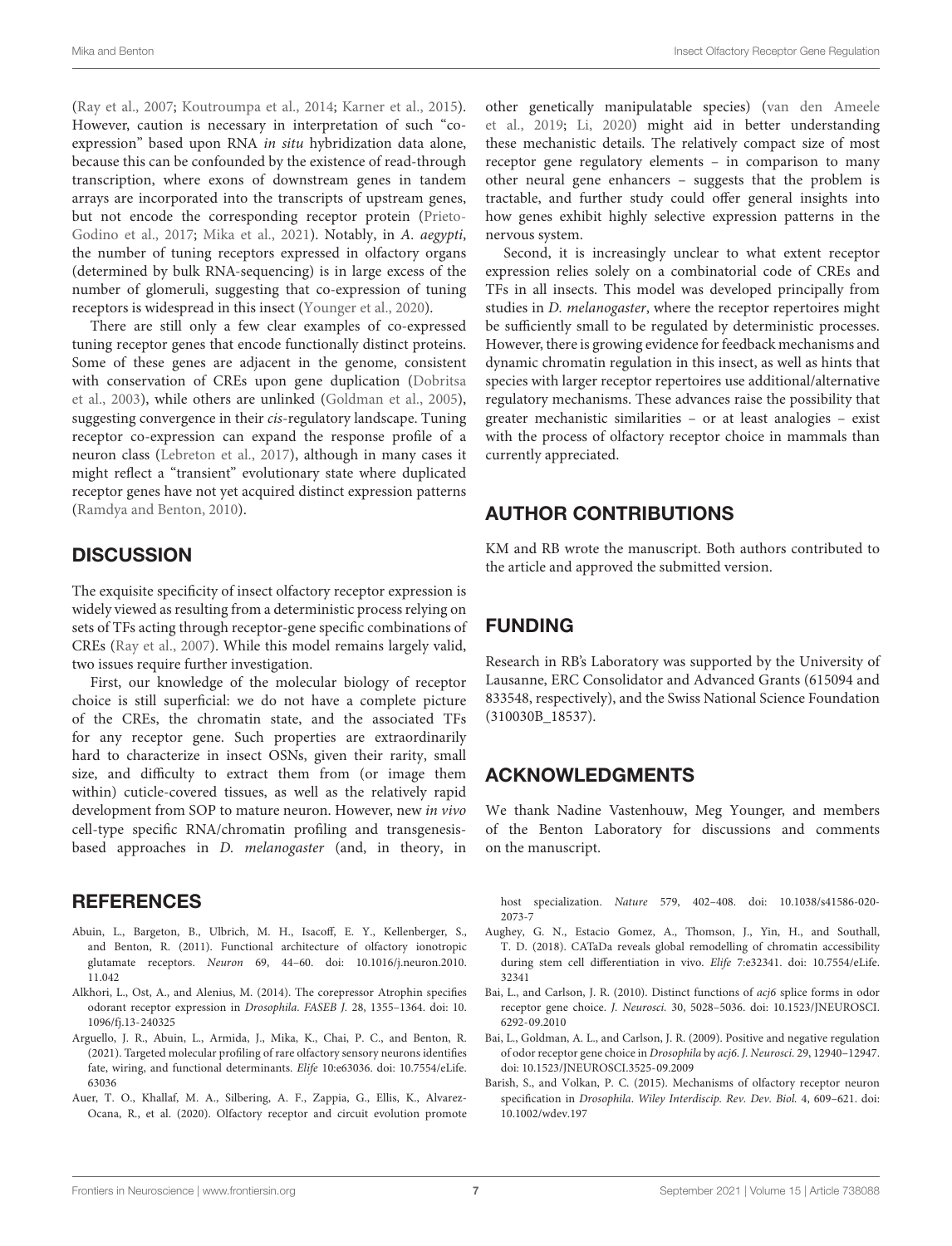- <span id="page-7-29"></span>Bashkirova, E., and Lomvardas, S. (2019). Olfactory receptor genes make the case for inter-chromosomal interactions. Curr. Opin. Genet. Dev. 55, 106–113. [doi:](https://doi.org/10.1016/j.gde.2019.07.004) [10.1016/j.gde.2019.07.004](https://doi.org/10.1016/j.gde.2019.07.004)
- <span id="page-7-5"></span>Benton, R., Sachse, S., Michnick, S. W., and Vosshall, L. B. (2006). Atypical membrane topology and heteromeric function of Drosophila odorant receptors in vivo. PLoS Biol. 4:e20. [doi: 10.1371/journal.pbio.004](https://doi.org/10.1371/journal.pbio.0040020) [0020](https://doi.org/10.1371/journal.pbio.0040020)
- <span id="page-7-6"></span>Benton, R., Vannice, K. S., Gomez-Diaz, C., and Vosshall, L. B. (2009). Variant ionotropic glutamate receptors as chemosensory receptors in Drosophila. Cell 136, 149–162.
- <span id="page-7-7"></span>Butterwick, J. A., Del Marmol, J., Kim, K. H., Kahlson, M. A., Rogow, J. A., Walz, T., et al. (2018). Cryo-EM structure of the insect olfactory receptor Orco. Nature 560, 447–452. [doi: 10.1038/s41586-018-0420-8](https://doi.org/10.1038/s41586-018-0420-8)
- <span id="page-7-16"></span>Chai, P. C., Cruchet, S., Wigger, L., and Benton, R. (2019). Sensory neuron lineage mapping and manipulation in the Drosophila olfactory system. Nat. Commun. 10:643. [doi: 10.1038/s41467-019-08345-4](https://doi.org/10.1038/s41467-019-08345-4)
- <span id="page-7-33"></span>Claudianos, C., Lim, J., Young, M., Yan, S., Cristino, A. S., Newcomb, R. D., et al. (2014). Odor memories regulate olfactory receptor expression in the sensory periphery. Eur. J. Neurosci. 39, 1642–1654. [doi: 10.1111/ejn.12539](https://doi.org/10.1111/ejn.12539)
- <span id="page-7-27"></span>Clyne, P. J., Certel, S. J., de Bruyne, M., Zaslavsky, L., Johnson, W. A., and Carlson, J. R. (1999a). The odor specificities of a subset of olfactory receptor neurons are governed by Acj6, a POU-domain transcription factor. Neuron 22, 339–347.
- <span id="page-7-2"></span>Clyne, P. J., Warr, C. G., Freeman, M. R., Lessing, D., Kim, J., and Carlson, J. R. (1999b). A novel family of divergent seven-transmembrane proteins: candidate odorant receptors in Drosophila. Neuron 22, 327–338.
- <span id="page-7-4"></span>Couto, A., Alenius, M., and Dickson, B. J. (2005). Molecular, anatomical, and functional organization of the Drosophila olfactory system. Curr. Biol. 15, 1535–1547.
- <span id="page-7-31"></span>Crava, C. M., Sassu, F., Tait, G., Becher, P. G., and Anfora, G. (2019). Functional transcriptome analyses of Drosophila suzukii antennae reveal mating-dependent olfaction plasticity in females. Insect Biochem. Mol. Biol. 105, 51–59. [doi: 10.1016/j.ibmb.2018.12.012](https://doi.org/10.1016/j.ibmb.2018.12.012)
- <span id="page-7-34"></span>Crowley-Gall, A., Date, P., Han, C., Rhodes, N., Andolfatto, P., Layne, J. E., et al. (2016). Population differences in olfaction accompany host shift in Drosophila mojavensis. Proc. Biol. Sci. 283:20161562. [doi: 10.1098/rspb.2016.](https://doi.org/10.1098/rspb.2016.1562) [1562](https://doi.org/10.1098/rspb.2016.1562)
- <span id="page-7-1"></span>Dalton, R. P., and Lomvardas, S. (2015). Chemosensory Receptor Specificity and Regulation. Annu. Rev. Neurosci. 38, 331–349. [doi: 10.1146/annurev-neuro-](https://doi.org/10.1146/annurev-neuro-071714-034145)[071714-034145](https://doi.org/10.1146/annurev-neuro-071714-034145)
- <span id="page-7-30"></span>Dalton, R. P., Lyons, D. B., and Lomvardas, S. (2013). Co-opting the unfolded protein response to elicit olfactory receptor feedback. Cell 155, 321–332. [doi:](https://doi.org/10.1016/j.cell.2013.09.033) [10.1016/j.cell.2013.09.033](https://doi.org/10.1016/j.cell.2013.09.033)
- <span id="page-7-8"></span>Del Marmol, J., Yedlin, M. A., and Ruta, V. (2021). The structural basis of odorant recognition in insect olfactory receptors. Nature [doi: 10.1038/s41586-](https://doi.org/10.1038/s41586-021-03794-8) [021-03794-8](https://doi.org/10.1038/s41586-021-03794-8) [Online ahead of print]
- <span id="page-7-22"></span>Dobritsa, A. A., van der Goes van Naters, W., Warr, C. G., Steinbrecht, R. A., and Carlson, J. R. (2003). Integrating the molecular and cellular basis of odor coding in the Drosophila antenna. Neuron 37, 827–841.
- <span id="page-7-14"></span>Endo, K., Aoki, T., Yoda, Y., Kimura, K., and Hama, C. (2007). Notch signal organizes the Drosophila olfactory circuitry by diversifying the sensory neuronal lineages. Nat. Neurosci. 10, 153–160. [doi: 10.1038/](https://doi.org/10.1038/nn1832) [nn1832](https://doi.org/10.1038/nn1832)
- <span id="page-7-15"></span>Endo, K., Karim, M. R., Taniguchi, H., Krejci, A., Kinameri, E., Siebert, M., et al. (2011). Chromatin modification of Notch targets in olfactory receptor neuron diversification. Nat. Neurosci. 15, 224–233. [doi: 10.1038/nn.](https://doi.org/10.1038/nn.2998) [2998](https://doi.org/10.1038/nn.2998)
- <span id="page-7-28"></span>Fujii, T., Namiki, S., Abe, H., Sakurai, T., Ohnuma, A., Kanzaki, R., et al. (2011). Sex-linked transcription factor involved in a shift of sex-pheromone preference in the silkmoth Bombyx mori. Proc. Natl. Acad. Sci. U. S. A. 108, 18038–18043. [doi: 10.1073/pnas.1107282108](https://doi.org/10.1073/pnas.1107282108)
- <span id="page-7-0"></span>Fuss, S. H., and Ray, A. (2009). Mechanisms of odorant receptor gene choice in Drosophila and vertebrates. Mol. Cell Neurosci. 41, 101–112. [doi: 10.1016/j.mcn.](https://doi.org/10.1016/j.mcn.2009.02.014) [2009.02.014](https://doi.org/10.1016/j.mcn.2009.02.014)
- <span id="page-7-38"></span>Goldman, A. L., Van der Goes van Naters, W., Lessing, D., Warr, C. G., and Carlson, J. R. (2005). Coexpression of two functional odor receptors in one neuron. Neuron 45, 661–666.
- <span id="page-7-9"></span>Gomez-Diaz, C., Martin, F., Garcia-Fernandez, J. M., and Alcorta, E. (2018). The Two Main Olfactory Receptor Families in Drosophila, ORs and IRs: A Comparative Approach. Front. Cell Neurosci. 12:253. [doi: 10.3389/fncel.2018.](https://doi.org/10.3389/fncel.2018.00253) [00253](https://doi.org/10.3389/fncel.2018.00253)
- <span id="page-7-10"></span>Gonzales, C. N., McKaughan, Q., Bushong, E. A., Cauwenberghs, K., Ng, R., Madany, M., et al. (2021). Systematic morphological and morphometric analysis of identified olfactory receptor neurons in Drosophila melanogaster. eLife. [doi: 10.7554/eLife.69896](https://doi.org/10.7554/eLife.69896) [Online ahead of print]
- <span id="page-7-25"></span>Gonzalez, A., Jafari, S., Zenere, A., Alenius, M., and Altafini, C. (2019). Thermodynamic model of gene regulation for the Or59b olfactory receptor in Drosophila. PLoS Comput. Biol. 15:e1006709. [doi: 10.1371/journal.pcbi.](https://doi.org/10.1371/journal.pcbi.1006709) [1006709](https://doi.org/10.1371/journal.pcbi.1006709)
- <span id="page-7-12"></span>Grabe, V., Baschwitz, A., Dweck, H. K. M., Lavista-Llanos, S., Hansson, B. S., and Sachse, S. (2016). Elucidating the Neuronal Architecture of Olfactory Glomeruli in the Drosophila Antennal Lobe. Cell Rep. 16, 3401–3413. [doi: 10.1016/j.celrep.](https://doi.org/10.1016/j.celrep.2016.08.063) [2016.08.063](https://doi.org/10.1016/j.celrep.2016.08.063)
- <span id="page-7-11"></span>Grabe, V., and Sachse, S. (2018). Fundamental principles of the olfactory code. BioSystems 164, 94–101. [doi: 10.1016/j.biosystems.2017.10.010](https://doi.org/10.1016/j.biosystems.2017.10.010)
- <span id="page-7-19"></span>Grosjean, Y., Rytz, R., Farine, J. P., Abuin, L., Cortot, J., Jefferis, G. S., et al. (2011). An olfactory receptor for food-derived odours promotes male courtship in Drosophila. Nature 478, 236–240. [doi: 10.1038/nature10428](https://doi.org/10.1038/nature10428)
- <span id="page-7-17"></span>Hanchate, N. K., Kondoh, K., Lu, Z., Kuang, D., Ye, X., Qiu, X., et al. (2015). Single-cell transcriptomics reveals receptor transformations during olfactory neurogenesis. Science 350, 1251–1255. [doi: 10.1126/science.](https://doi.org/10.1126/science.aad2456) [aad2456](https://doi.org/10.1126/science.aad2456)
- <span id="page-7-13"></span>Hughes, G. M., Boston, E. S. M., Finarelli, J. A., Murphy, W. J., Higgins, D. G., and Teeling, E. C. (2018). The Birth and Death of Olfactory Receptor Gene Families in Mammalian Niche Adaptation. Mol. Biol. Evol. 35, 1390–1406. [doi: 10.1093/molbev/msy028](https://doi.org/10.1093/molbev/msy028)
- <span id="page-7-24"></span>Jafari, S., and Alenius, M. (2015). Cis-Regulatory Mechanisms for Robust Olfactory Sensory Neuron Class-restricted Odorant Receptor Gene Expression in Drosophila. PLoS Genet. 11:e1005051. [doi: 10.1371/journal.pgen.10](https://doi.org/10.1371/journal.pgen.1005051) [05051](https://doi.org/10.1371/journal.pgen.1005051)
- <span id="page-7-26"></span>Jafari, S., Alkhori, L., Schleiffer, A., Brochtrup, A., Hummel, T., and Alenius, M. (2012). Combinatorial activation and repression by seven transcription factors specify Drosophila odorant receptor expression. PLoS Biol. 10:e1001280. [doi:](https://doi.org/10.1371/journal.pbio.1001280) [10.1371/journal.pbio.1001280](https://doi.org/10.1371/journal.pbio.1001280)
- <span id="page-7-23"></span>Jafari, S., Henriksson, J., Yan, H., and Alenius, M. (2021). Stress and odorant receptor feedback during a critical period after hatching regulates olfactory sensory neuron differentiation in Drosophila. PLoS Biol. 19:e3001101. [doi: 10.](https://doi.org/10.1371/journal.pbio.3001101) [1371/journal.pbio.3001101](https://doi.org/10.1371/journal.pbio.3001101)
- <span id="page-7-21"></span>Jefferis, G. S., and Hummel, T. (2006). Wiring specificity in the olfactory system. Semin. Cell Dev. Biol. 17, 50–65. [doi: 10.1016/j.semcdb.2005.12.002](https://doi.org/10.1016/j.semcdb.2005.12.002)
- <span id="page-7-20"></span>Jefferis, G. S., Vyas, R. M., Berdnik, D., Ramaekers, A., Stocker, R. F., Tanaka, N. K., et al. (2004). Developmental origin of wiring specificity in the olfactory system of Drosophila. Development 131, 117–130.
- <span id="page-7-37"></span>Karner, T., Kellner, I., Schultze, A., Breer, H., and Krieger, J. (2015). Co-expression of six tightly clustered odorant receptor genes in the antenna of the malaria mosquito Anopheles gambiae. Front. Ecol. Evol. 3:26. [doi: 10.3389/fevo.2015.](https://doi.org/10.3389/fevo.2015.00026) [00026](https://doi.org/10.3389/fevo.2015.00026)
- <span id="page-7-32"></span>Koerte, S., Keesey, I. W., Khallaf, M. A., Cortes Llorca, L., Grosse-Wilde, E., Hansson, B. S., et al. (2018). Evaluation of the DREAM Technique for a High-Throughput Deorphanization of Chemosensory Receptors in Drosophila. Front. Mol. Neurosci. 11:366. [doi: 10.3389/fnmol.2018.00366](https://doi.org/10.3389/fnmol.2018.00366)
- <span id="page-7-36"></span>Koutroumpa, F. A., Karpati, Z., Monsempes, C., Hill, S. R., Hansson, B. S., Jacquin-Joly, E., et al. (2014). Shifts in sensory neuron identity parallel differences in pheromone preference in the European corn borer. Front. Ecol. Evol. 2:65. [doi: 10.3389/fevo.2014.00065](https://doi.org/10.3389/fevo.2014.00065)
- <span id="page-7-18"></span>Kurtovic, A., Widmer, A., and Dickson, B. J. (2007). A single class of olfactory neurons mediates behavioural responses to a Drosophila sex pheromone. Nature 446, 542–546.
- <span id="page-7-3"></span>Larsson, M. C., Domingos, A. I., Jones, W. D., Chiappe, M. E., Amrein, H., and Vosshall, L. B. (2004). Or83b encodes a broadly expressed odorant receptor essential for Drosophila olfaction. Neuron 43, 703–714.
- <span id="page-7-35"></span>Lebreton, S., Borrero-Echeverry, F., Gonzalez, F., Solum, M., Wallin, E. A., Hedenstrom, E., et al. (2017). A Drosophila female pheromone elicits species-specific long-range attraction via an olfactory channel with dual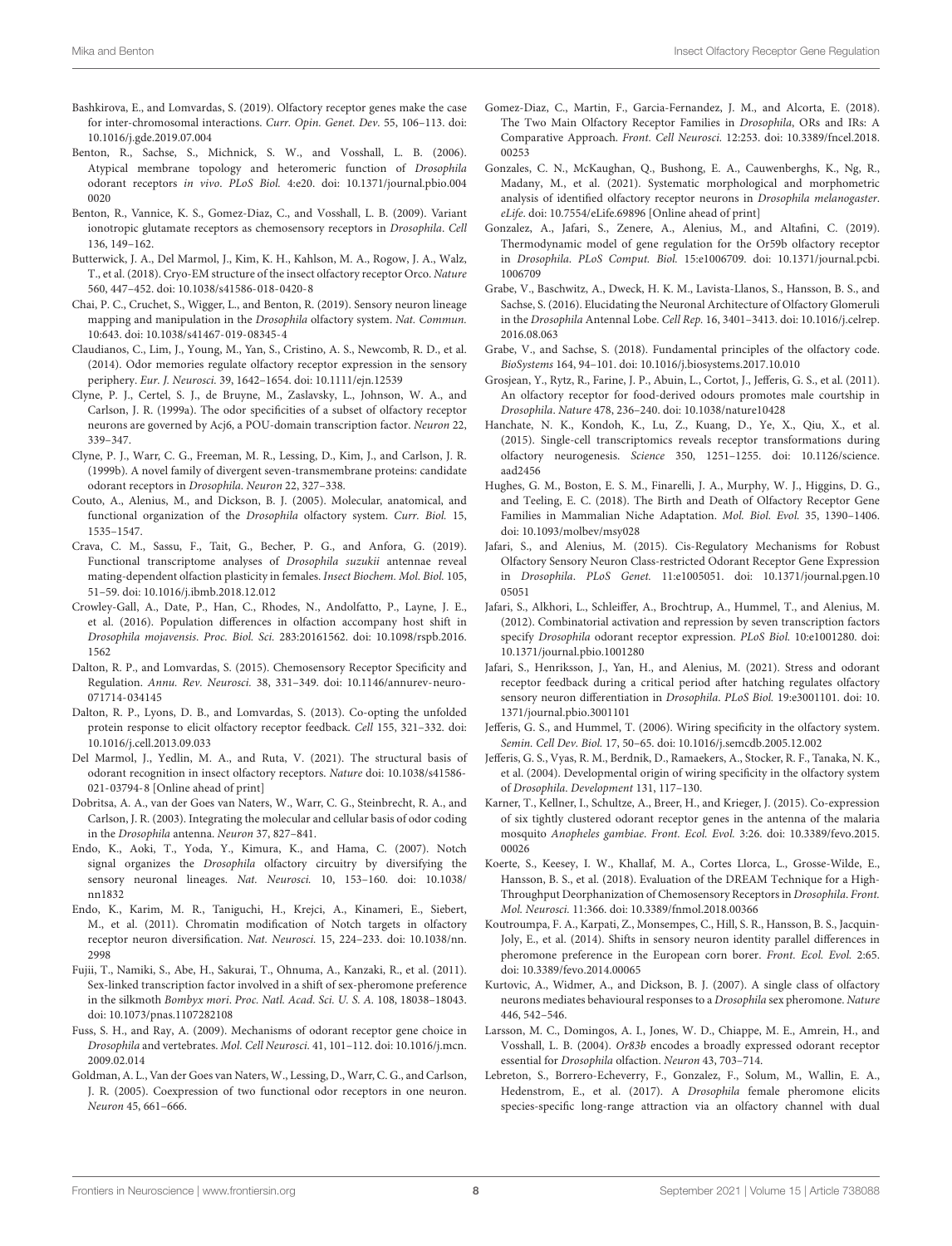specificity for sex and food. BMC Biol. 15:88. [doi: 10.1186/s12915-017-](https://doi.org/10.1186/s12915-017-0427-x) [0427-x](https://doi.org/10.1186/s12915-017-0427-x)

- <span id="page-8-40"></span>Li, H. (2020). Single-cell RNA sequencing in Drosophila: technologies and applications. Wiley Interdiscip. Rev. Dev. Biol. 10:e396. [doi: 10.1002/wdev.](https://doi.org/10.1002/wdev.396) [396](https://doi.org/10.1002/wdev.396)
- <span id="page-8-12"></span>Li, H., Li, T., Horns, F., Li, J., Xie, Q., Xu, C., et al. (2020). Single-Cell Transcriptomes Reveal Diverse Regulatory Strategies for Olfactory Receptor Expression and Axon Targeting. Curr. Biol. 30, 1189–1198.e5. [doi: 10.1016/j.](https://doi.org/10.1016/j.cub.2020.01.049) [cub.2020.01.049](https://doi.org/10.1016/j.cub.2020.01.049)
- <span id="page-8-10"></span>Li, Q., Ha, T. S., Okuwa, S., Wang, Y., Wang, Q., Millard, S. S., et al. (2013). Combinatorial Rules of Precursor Specification Underlying Olfactory Neuron Diversity. Curr. Biol. 23, 2481–2490. [doi: 10.1016/j.cub.2013.](https://doi.org/10.1016/j.cub.2013.10.053) [10.053](https://doi.org/10.1016/j.cub.2013.10.053)
- <span id="page-8-15"></span>Li, T., Fu, T.-M., Li, H., Xie, Q., Luginbuhl, D. J., Betzig, E., et al. (2021). Cellular Bases of Olfactory Circuit Assembly Revealed by Systematic Time-lapse Imaging. bioRxiv [Preprint]. [doi: 10.1101/2021.05.04.](https://doi.org/10.1101/2021.05.04.442682) [442682](https://doi.org/10.1101/2021.05.04.442682)
- <span id="page-8-26"></span>Maguire, S. E., Afify, A., Goff, L. A., and Potter, C. J. (2020). A Feedback Mechanism Regulates Odorant Receptor Expression in the Malaria Mosquito, Anopheles gambiae. bioRxiv [Preprint]. [doi: 10.1101/2020.07.23.218586](https://doi.org/10.1101/2020.07.23.218586)
- <span id="page-8-30"></span>Matthews, B. J., McBride, C. S., DeGennaro, M., Despo, O., and Vosshall, L. B. (2016). The neurotranscriptome of the Aedes aegypti mosquito. BMC Genomics 17:32. [doi: 10.1186/s12864-015-2239-0](https://doi.org/10.1186/s12864-015-2239-0)
- <span id="page-8-33"></span>McBride, C. S., Baier, F., Omondi, A. B., Spitzer, S. A., Lutomiah, J., Sang, R., et al. (2014). Evolution of mosquito preference for humans linked to an odorant receptor. Nature 515, 222–227. [doi: 10.1038/nature13964](https://doi.org/10.1038/nature13964)
- <span id="page-8-13"></span>McLaughlin, C. N., Brbic, M., Xie, Q., Li, T., Horns, F., Kolluru, S. S., et al. (2021). Single-cell transcriptomes of developing and adult olfactory receptor neurons in Drosophila. Elife 10:e63856. [doi: 10.7554/eLife.63856](https://doi.org/10.7554/eLife.63856)
- <span id="page-8-24"></span>Mika, K., Cruchet, S., Chai, P. C., Prieto-Godino, L. L., Auer, T. O., Pradervand, S., et al. (2021). Olfactory receptor-dependent receptor repression in Drosophila. Sci. Adv. 7:eabe3745. [doi: 10.1126/sciadv.abe3745](https://doi.org/10.1126/sciadv.abe3745)
- <span id="page-8-21"></span>Miller, C. J., and Carlson, J. R. (2010). Regulation of odor receptor genes in trichoid sensilla of the Drosophila antenna. Genetics 186, 79–95. [doi: 10.1534/genetics.](https://doi.org/10.1534/genetics.110.117622) [110.117622](https://doi.org/10.1534/genetics.110.117622)
- <span id="page-8-28"></span>Monahan, K., Horta, A., and Lomvardas, S. (2019). LHX2- and LDB1-mediated trans interactions regulate olfactory receptor choice. Nature 565, 448–453. [doi:](https://doi.org/10.1038/s41586-018-0845-0) [10.1038/s41586-018-0845-0](https://doi.org/10.1038/s41586-018-0845-0)
- <span id="page-8-0"></span>Monahan, K., and Lomvardas, S. (2015). Monoallelic expression of olfactory receptors. Annu. Rev. Cell Dev. Biol. 31, 721–740. [doi: 10.1146/annurev-cellbio-](https://doi.org/10.1146/annurev-cellbio-100814-125308)[100814-125308](https://doi.org/10.1146/annurev-cellbio-100814-125308)
- <span id="page-8-2"></span>Nakagawa, T., Sakurai, T., Nishioka, T., and Touhara, K. (2005). Insect sexpheromone signals mediated by specific combinations of olfactory receptors. Science 307, 1638–1642.
- <span id="page-8-11"></span>Pan, J. W., Li, Q., Barish, S., Okuwa, S., Zhao, S., Soeder, C., et al. (2017). Patterns of transcriptional parallelism and variation in the developing olfactory system of Drosophila species. Sci. Rep. 7:8804. [doi: 10.1038/s41598-017-08563-0](https://doi.org/10.1038/s41598-017-08563-0)
- <span id="page-8-23"></span>Prieto-Godino, L. L., Rytz, R., Cruchet, S., Bargeton, B., Abuin, L., Silbering, A. F., et al. (2017). Evolution of acid-sensing olfactory circuits in drosophilids. Neuron 93, 661–676.e6. [doi: 10.1016/j.neuron.2016.12.024](https://doi.org/10.1016/j.neuron.2016.12.024)
- <span id="page-8-9"></span>Prieto-Godino, L. L., Silbering, A. F., Khallaf, M. A., Cruchet, S., Bojkowska, K., Pradervand, S., et al. (2020). Functional integration of "undead" neurons in the olfactory system. Sci. Adv. 6:eaaz7238. [doi: 10.1126/sciadv.aaz7238](https://doi.org/10.1126/sciadv.aaz7238)
- <span id="page-8-32"></span>Ramdya, P., and Benton, R. (2010). Evolving olfactory systems on the fly. Trends Genet. 26, 307–316. [doi: 10.1016/j.tig.2010.04.004](https://doi.org/10.1016/j.tig.2010.04.004)
- <span id="page-8-20"></span>Ray, A., van der Goes, van Naters, W., and Carlson, J. (2008). A Regulatory Code for Neuron-Specific Odor Receptor Expression. PLoS Biol. 6:e125. [doi: 10.1371/](https://doi.org/10.1371/journal.pbio.0060125) [journal.pbio.0060125](https://doi.org/10.1371/journal.pbio.0060125)
- <span id="page-8-19"></span>Ray, A., van der Goes, van Naters, W., Shiraiwa, T., and Carlson, J. R. (2007). Mechanisms of odor receptor gene choice in Drosophila. Neuron 53, 353–369.
- <span id="page-8-29"></span>Rinker, D. C., Pitts, R. J., Zhou, X., Suh, E., Rokas, A., and Zwiebel, L. J. (2013). Blood meal-induced changes to antennal transcriptome profiles reveal shifts in odor sensitivities in Anopheles gambiae. Proc. Natl. Acad. Sci. U. S. A. 110, 8260–8265. [doi: 10.1073/pnas.1302562110](https://doi.org/10.1073/pnas.1302562110)
- <span id="page-8-35"></span>Robertson, H. M. (2019). Molecular Evolution of the Major Arthropod Chemoreceptor Gene Families. Annu. Rev. Entomol. 64, 227–242. [doi: 10.1146/](https://doi.org/10.1146/annurev-ento-020117-043322) [annurev-ento-020117-043322](https://doi.org/10.1146/annurev-ento-020117-043322)
- <span id="page-8-4"></span>Robertson, H. M., Warr, C. G., and Carlson, J. R. (2003). Molecular evolution of the insect chemoreceptor gene superfamily in Drosophila melanogaster. Proc. Natl. Acad. Sci. U. S. A. 100, 14537–14542.
- <span id="page-8-8"></span>Rodrigues, V., and Hummel, T. (2008). Development of the Drosophila olfactory system. Adv. Exp. Med. Biol. 628, 82–101. [doi: 10.1007/978-0-387-](https://doi.org/10.1007/978-0-387-78261-4_6) [78261-4\\_6](https://doi.org/10.1007/978-0-387-78261-4_6)
- <span id="page-8-17"></span>Ryba, A. R., McKenzie, S. K., Olivos-Cisneros, L., Clowney, E. J., Pires, P. M., and Kronauer, D. J. C. (2020). Comparative Development of the Ant Chemosensory System. Curr. Biol. 30, 3223–3230.e4. [doi: 10.1016/j.cub.2020.](https://doi.org/10.1016/j.cub.2020.05.072) [05.072](https://doi.org/10.1016/j.cub.2020.05.072)
- <span id="page-8-16"></span>Sakano, H. (2010). Neural map formation in the mouse olfactory system. Neuron 67, 530–542. [doi: 10.1016/j.neuron.2010.07.003](https://doi.org/10.1016/j.neuron.2010.07.003)
- <span id="page-8-3"></span>Sato, K., Pellegrino, M., Nakagawa, T., Nakagawa, T., Vosshall, L. B., and Touhara, K. (2008). Insect olfactory receptors are heteromeric ligand-gated ion channels. Nature 452, 1002–1006.
- <span id="page-8-6"></span>Schlegel, P., Bates, A. S., Sturner, T., Jagannathan, S. R., Drummond, N., Hsu, J., et al. (2021). Information flow, cell types and stereotypy in a full olfactory connectome. Elife 10:e66018. [doi: 10.7554/eLife.66018](https://doi.org/10.7554/eLife.66018)
- <span id="page-8-5"></span>Schmidt, H. R., and Benton, R. (2020). Molecular mechanisms of olfactory detection in insects: beyond receptors. Open Biol. 10:200252. [doi: 10.1098/rsob.](https://doi.org/10.1098/rsob.200252) [200252](https://doi.org/10.1098/rsob.200252)
- <span id="page-8-36"></span>Sen, A., Kuruvilla, D., Pinto, L., Sarin, A., and Rodrigues, V. (2004). Programmed cell death and context dependent activation of the EGF pathway regulate gliogenesis in the Drosophila olfactory system. Mech. Dev. 121, 65–78.
- <span id="page-8-34"></span>Shiao, M. S., Chang, J. M., Fan, W. L., Lu, M. Y., Notredame, C., Fang, S., et al. (2015). Expression Divergence of Chemosensory Genes between Drosophila sechellia and Its Sibling Species and Its Implications for Host Shift. Genome Biol. Evol. 7, 2843–2858. [doi: 10.1093/gbe/evv183](https://doi.org/10.1093/gbe/evv183)
- <span id="page-8-22"></span>Silbering, A. F., Rytz, R., Grosjean, Y., Abuin, L., Ramdya, P., Jefferis, G. S., et al. (2011). Complementary Function and Integrated Wiring of the Evolutionarily Distinct Drosophila Olfactory Subsystems. J. Neurosci. 31, 13357–13375. [doi:](https://doi.org/10.1523/JNEUROSCI.2360-11.2011) [10.1523/JNEUROSCI.2360-11.2011](https://doi.org/10.1523/JNEUROSCI.2360-11.2011)
- <span id="page-8-27"></span>Sim, C. K., Perry, S., Tharadra, S. K., Lipsick, J. S., and Ray, A. (2012). Epigenetic regulation of olfactory receptor gene expression by the Myb-MuvB/dREAM complex. Genes Dev. 26, 2483–2498. [doi: 10.1101/gad.201](https://doi.org/10.1101/gad.201665.112) [665.112](https://doi.org/10.1101/gad.201665.112)
- <span id="page-8-14"></span>Tan, L., Li, Q., and Xie, X. S. (2015). Olfactory sensory neurons transiently express multiple olfactory receptors during development. Mol. Syst. Biol. 11:844. [doi:](https://doi.org/10.15252/msb.20156639) [10.15252/msb.20156639](https://doi.org/10.15252/msb.20156639)
- <span id="page-8-37"></span>Task, D., Lin, C.-C., Afify, A., Li, H., Vulpe, A., Menuz, K., et al. (2020). Widespread Polymodal Chemosensory Receptor Expression in Drosophila Olfactory Neurons. bioRxiv [Preprint]. [doi: 10.1101/2020.11.07.](https://doi.org/10.1101/2020.11.07.355651) [355651](https://doi.org/10.1101/2020.11.07.355651)
- <span id="page-8-25"></span>Tichy, A. L., Ray, A., and Carlson, J. R. (2008). A new Drosophila POU gene, pdm3, acts in odor receptor expression and axon targeting of olfactory neurons. J. Neurosci. 28, 7121–7129. [doi: 10.1523/JNEUROSCI.2063-08.](https://doi.org/10.1523/JNEUROSCI.2063-08.2008) [2008](https://doi.org/10.1523/JNEUROSCI.2063-08.2008)
- <span id="page-8-18"></span>Trible, W., Olivos-Cisneros, L., McKenzie, S. K., Saragosti, J., Chang, N. C., Matthews, B. J., et al. (2017). orco Mutagenesis Causes Loss of Antennal Lobe Glomeruli and Impaired Social Behavior in Ants. Cell 170, 727–735.e10. [doi:](https://doi.org/10.1016/j.cell.2017.07.001) [10.1016/j.cell.2017.07.001](https://doi.org/10.1016/j.cell.2017.07.001)
- <span id="page-8-39"></span>van den Ameele, J., Krautz, R., and Brand, A. H. (2019). TaDa! Analysing cell typespecific chromatin in vivo with Targeted DamID. Curr. Opin. Neurobiol. 56, 160–166. [doi: 10.1016/j.conb.2019.01.021](https://doi.org/10.1016/j.conb.2019.01.021)
- <span id="page-8-31"></span>von der Weid, B., Rossier, D., Lindup, M., Tuberosa, J., Widmer, A., et al. (2015). Large-scale transcriptional profiling of chemosensory neurons identifies receptor-ligand pairs in vivo. Nat. Neurosci. 18, 1455–1463. [doi: 10.1038/nn.](https://doi.org/10.1038/nn.4100) [4100](https://doi.org/10.1038/nn.4100)
- <span id="page-8-1"></span>Vosshall, L. B., Wong, A. M., and Axel, R. (2000). An olfactory sensory map in the fly brain. Cell 102, 147–159.
- <span id="page-8-38"></span>Vulpe, A., Mohapatra, P., and Menuz, K. (2021). Functional characterization of odor responses and gene expression changes in olfactory co-receptor mutants in Drosophila. bioRxiv [Preprint]. [doi: 10.1101/2021.06.18.44](https://doi.org/10.1101/2021.06.18.449017) [9017](https://doi.org/10.1101/2021.06.18.449017)
- <span id="page-8-7"></span>Yan, H., Jafari, S., Pask, G., Zhou, X., Reinberg, D., and Desplan, C. (2020). Evolution, developmental expression and function of odorant